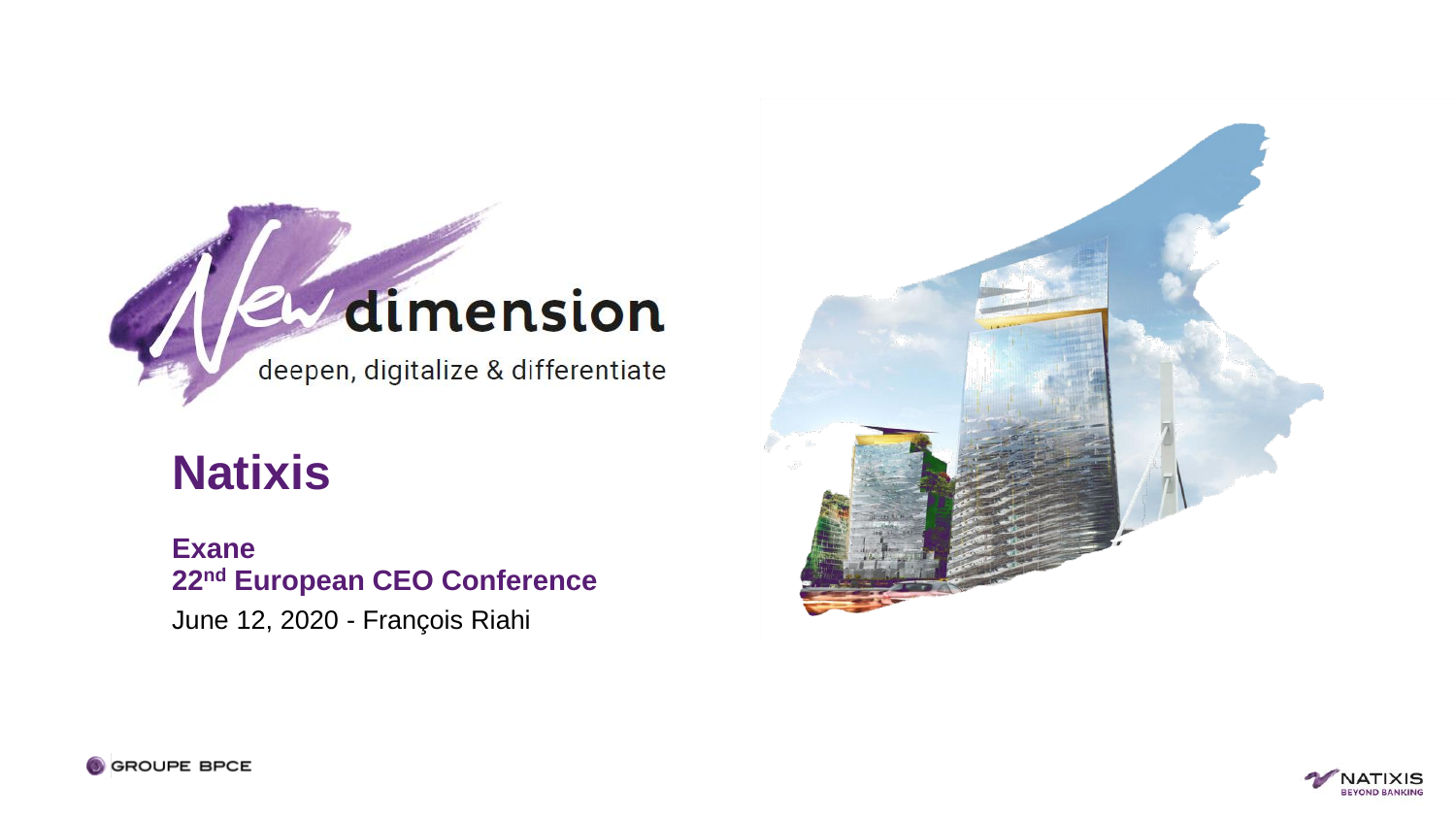# **Natixis' business model**

## Diversification through our choice of an asset-light strategy



### **Key strategic milestones**

#### **AWM**

**Project to create a top european player in life insurance AM with LBPAM** *To be finalized in 2H20*

### **CIB**

**First bank in the world to actively manage its balance sheet's climate impact** *Green Weighting Factor*

#### **Insurance**

**Becoming a fully-fledged bancassureur** *Taking over the P&C new business for the Banques Populaires' private customers* 

### **Payments**

**Becoming a pure-player** *Net revenues x1.3 in 2 years and with ~40% realized with direct clients*

#### **Coface**

**Sale of a 29.5% stake at a price of €10.7 per share**



**Low rate sensitivity** 2019 revenue mix

**Insurance** 

**Trading & Other** 



**High diversification** 2019 revenue mix (businesses)

> **~ 60%** of revenues from non-banking activities

- Asset & Wealth Management
- CIB
- **Insurance Payments**

**2** JUNE 12, 2020 EXANE 22ND EUROPEAN CEO CONFERENCE

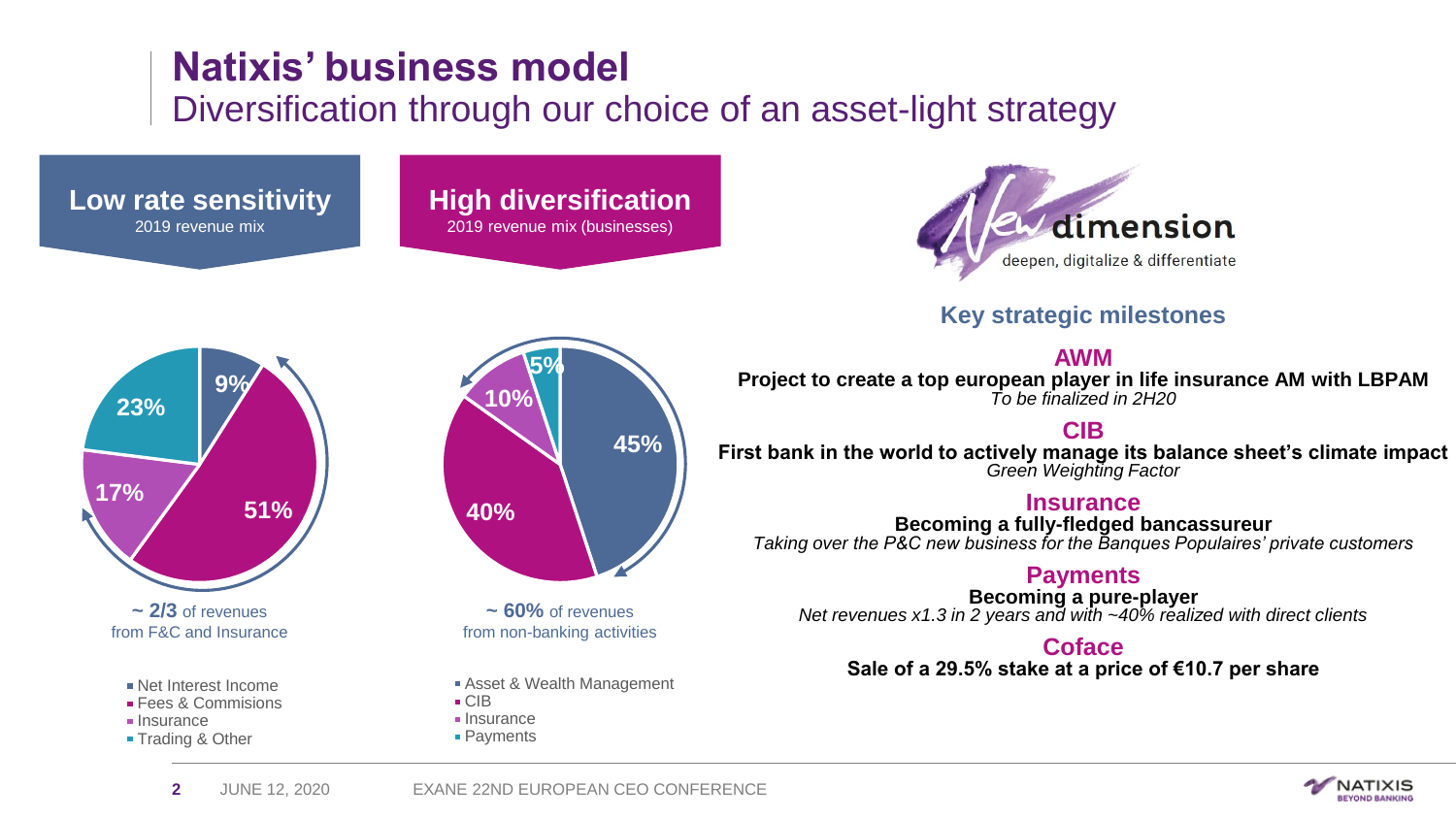# **Natixis' business model**

## Cost flexibility embedded in Natixis' model together with tight control



*(1) Cost of risk excluding credit institutions. Cost of risk in bps of total amount of loans outstanding, beginning of period (2) Per asset manager, excluding distribution platform, Holding and Private equity. At constant exchange rate*